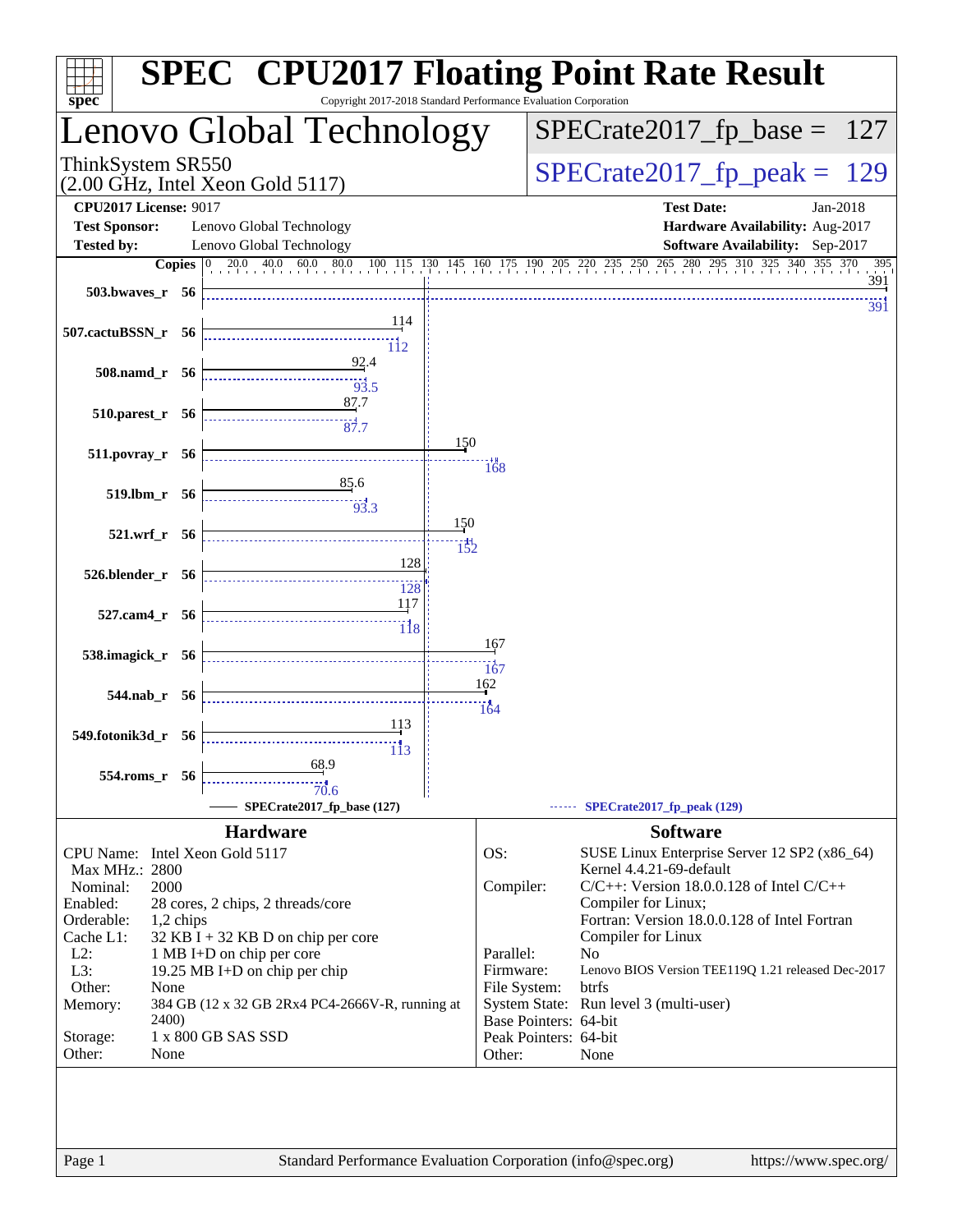

### Lenovo Global Technology

(2.00 GHz, Intel Xeon Gold 5117)

ThinkSystem SR550<br>(2.00 GHz, Intel Xeon Gold 5117) [SPECrate2017\\_fp\\_peak =](http://www.spec.org/auto/cpu2017/Docs/result-fields.html#SPECrate2017fppeak) 129

[SPECrate2017\\_fp\\_base =](http://www.spec.org/auto/cpu2017/Docs/result-fields.html#SPECrate2017fpbase) 127

**[Test Sponsor:](http://www.spec.org/auto/cpu2017/Docs/result-fields.html#TestSponsor)** Lenovo Global Technology **[Hardware Availability:](http://www.spec.org/auto/cpu2017/Docs/result-fields.html#HardwareAvailability)** Aug-2017 **[Tested by:](http://www.spec.org/auto/cpu2017/Docs/result-fields.html#Testedby)** Lenovo Global Technology **[Software Availability:](http://www.spec.org/auto/cpu2017/Docs/result-fields.html#SoftwareAvailability)** Sep-2017

**[CPU2017 License:](http://www.spec.org/auto/cpu2017/Docs/result-fields.html#CPU2017License)** 9017 **[Test Date:](http://www.spec.org/auto/cpu2017/Docs/result-fields.html#TestDate)** Jan-2018

#### **[Results Table](http://www.spec.org/auto/cpu2017/Docs/result-fields.html#ResultsTable)**

|                                 | <b>Base</b>   |                |            |                |       |                | <b>Peak</b> |               |                |              |                |              |                |              |
|---------------------------------|---------------|----------------|------------|----------------|-------|----------------|-------------|---------------|----------------|--------------|----------------|--------------|----------------|--------------|
| <b>Benchmark</b>                | <b>Copies</b> | <b>Seconds</b> | Ratio      | <b>Seconds</b> | Ratio | <b>Seconds</b> | Ratio       | <b>Copies</b> | <b>Seconds</b> | <b>Ratio</b> | <b>Seconds</b> | <b>Ratio</b> | <b>Seconds</b> | <b>Ratio</b> |
| 503.bwayes_r                    | 56            | 1435           | <u>391</u> | 1436           | 391   | 1435           | 391         | 56            | 1435           | 391          | 1436           | 391          | 1438           | 391          |
| 507.cactuBSSN r                 | 56            | 621            | 114        | 622            | 114   | 621            | 114         | 56            | 634            | 112          | 634            | 112          | 634            | <b>112</b>   |
| 508.namd_r                      | 56            | 575            | 92.6       | 576            | 92.3  | 576            | 92.4        | 56            | 570            | 93.4         | 569            | 93.5         | 569            | 93.6         |
| $510.parest_r$                  | 56            | 1672           | 87.6       | 1665           | 88.0  | 1670           | 87.7        | 56            | 1666           | 87.9         | 1670           | 87.7         | 1672           | 87.6         |
| 511.povray_r                    | 56            | 869            | 150        | 874            | 150   | 868            | 151         | 56            | 781            | 168          | 775            | 169          | 790            | 165          |
| $519$ .lbm $r$                  | 56            | 690            | 85.6       | 689            | 85.6  | 690            | 85.5        | 56            | 633            | 93.3         | 630            | 93.6         | 634            | 93.2         |
| $521$ .wrf r                    | 56            | 839            | 150        | 841            | 149   | 837            | 150         | 56            | 828            | 152          | 815            | 154          | 829            | 151          |
| 526.blender r                   | 56            | 667            | 128        | 667            | 128   | 668            | 128         | 56            | 668            | 128          | 667            | 128          | 665            | 128          |
| 527.cam4_r                      | 56            | 834            | 117        | 833            | 118   | 834            | 117         | 56            | 826            | 119          | 827            | 118          | 827            | <u>118</u>   |
| 538.imagick_r                   | 56            | 833            | 167        | 833            | 167   | 832            | 167         | 56            | 833            | 167          | 833            | 167          | 832            | 167          |
| 544.nab r                       | 56            | 583            | 162        | 581            | 162   | 581            | 162         | 56            | 573            | <b>164</b>   | 572            | 165          | 574            | 164          |
| 549.fotonik3d r                 | 56            | 1927           | 113        | 1925           | 113   | 1925           | 113         | 56            | 1925           | 113          | 1934           | 113          | 1928           | 113          |
| $554$ .roms $r$                 | 56            | 1289           | 69.1       | 1294           | 68.8  | 1291           | 68.9        | 56            | 1251           | 71.2         | <b>1260</b>    | 70.6         | 1262           | 70.5         |
| $SPECrate2017$ fp base =<br>127 |               |                |            |                |       |                |             |               |                |              |                |              |                |              |

**[SPECrate2017\\_fp\\_peak =](http://www.spec.org/auto/cpu2017/Docs/result-fields.html#SPECrate2017fppeak) 129**

Results appear in the [order in which they were run.](http://www.spec.org/auto/cpu2017/Docs/result-fields.html#RunOrder) Bold underlined text [indicates a median measurement.](http://www.spec.org/auto/cpu2017/Docs/result-fields.html#Median)

#### **[Submit Notes](http://www.spec.org/auto/cpu2017/Docs/result-fields.html#SubmitNotes)**

 The numactl mechanism was used to bind copies to processors. The config file option 'submit' was used to generate numactl commands to bind each copy to a specific processor. For details, please see the config file.

#### **[Operating System Notes](http://www.spec.org/auto/cpu2017/Docs/result-fields.html#OperatingSystemNotes)**

Stack size set to unlimited using "ulimit -s unlimited"

#### **[General Notes](http://www.spec.org/auto/cpu2017/Docs/result-fields.html#GeneralNotes)**

Environment variables set by runcpu before the start of the run: LD\_LIBRARY\_PATH = "/home/cpu2017.1.0.2.ic18.0/lib/ia32:/home/cpu2017.1.0.2.ic18.0/lib/intel64" LD\_LIBRARY\_PATH = "\$LD\_LIBRARY\_PATH:/home/cpu2017.1.0.2.ic18.0/je5.0.1-32:/home/cpu2017.1.0.2.ic18.0/je5.0.1-64" Binaries compiled on a system with 1x Intel Core i7-4790 CPU + 32GB RAM memory using Redhat Enterprise Linux 7.4 Transparent Huge Pages enabled by default Prior to runcpu invocation Filesystem page cache synced and cleared with: sync; echo 3> /proc/sys/vm/drop\_caches runcpu command invoked through numactl i.e.: numactl --interleave=all runcpu <etc> No: The test sponsor attests, as of date of publication, that CVE-2017-5754 (Meltdown) is mitigated in the system as tested and documented.

**(Continued on next page)**

| Standard Performance Evaluation Corporation (info@spec.org)<br>Page 2 | https://www.spec.org/ |
|-----------------------------------------------------------------------|-----------------------|
|-----------------------------------------------------------------------|-----------------------|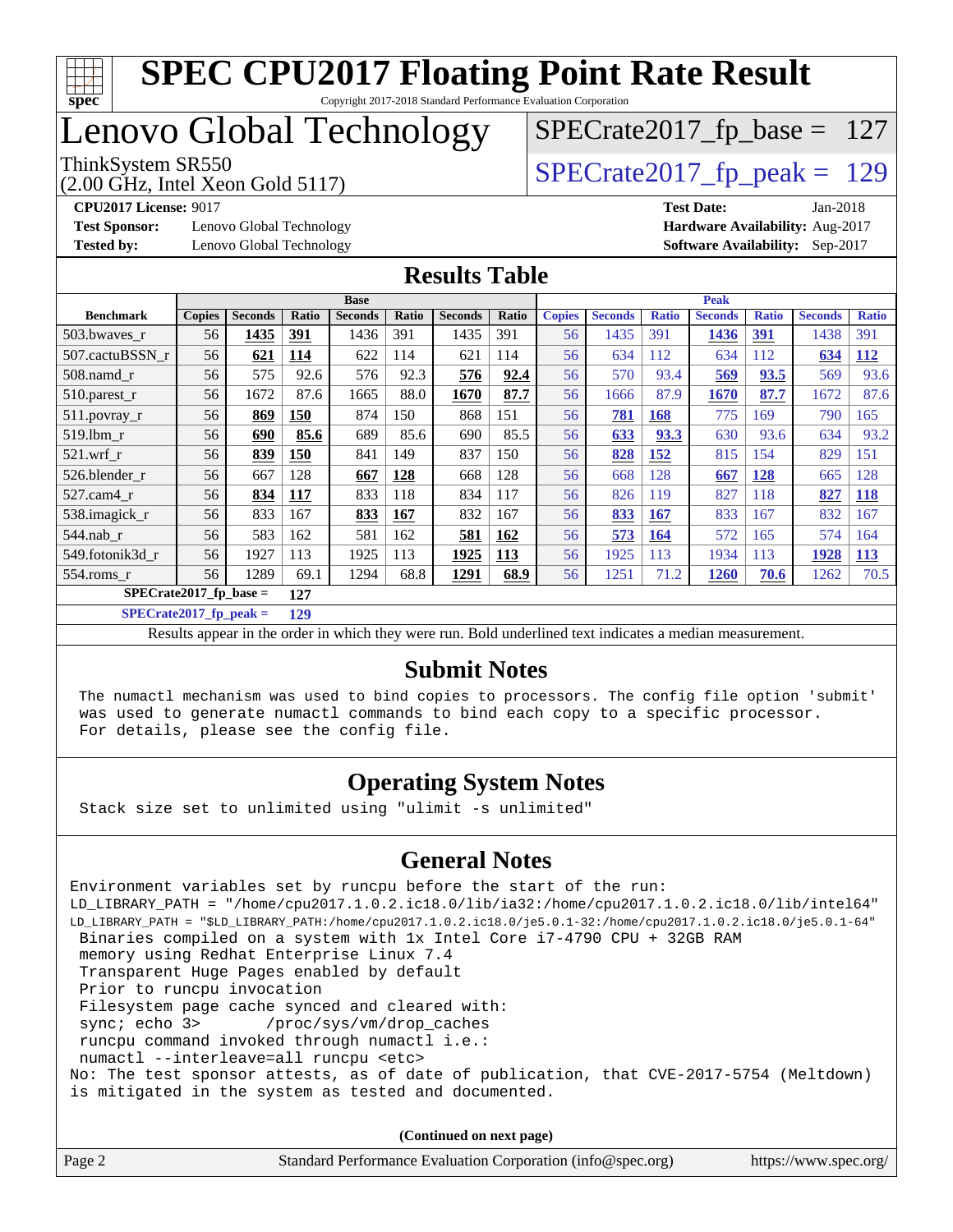

Copyright 2017-2018 Standard Performance Evaluation Corporation

### Lenovo Global Technology

ThinkSystem SR550<br>  $\overline{SPEC}$ rate2017\_fp\_peak = 129

[SPECrate2017\\_fp\\_base =](http://www.spec.org/auto/cpu2017/Docs/result-fields.html#SPECrate2017fpbase) 127

(2.00 GHz, Intel Xeon Gold 5117)

**[Tested by:](http://www.spec.org/auto/cpu2017/Docs/result-fields.html#Testedby)** Lenovo Global Technology **[Software Availability:](http://www.spec.org/auto/cpu2017/Docs/result-fields.html#SoftwareAvailability)** Sep-2017

**[CPU2017 License:](http://www.spec.org/auto/cpu2017/Docs/result-fields.html#CPU2017License)** 9017 **[Test Date:](http://www.spec.org/auto/cpu2017/Docs/result-fields.html#TestDate)** Jan-2018 **[Test Sponsor:](http://www.spec.org/auto/cpu2017/Docs/result-fields.html#TestSponsor)** Lenovo Global Technology **[Hardware Availability:](http://www.spec.org/auto/cpu2017/Docs/result-fields.html#HardwareAvailability)** Aug-2017

#### **[General Notes \(Continued\)](http://www.spec.org/auto/cpu2017/Docs/result-fields.html#GeneralNotes)**

No: The test sponsor attests, as of date of publication, that CVE-2017-5753 (Spectre variant 1) is mitigated in the system as tested and documented. No: The test sponsor attests, as of date of publication, that CVE-2017-5715 (Spectre variant 2) is mitigated in the system as tested and documented.

This benchmark result is intended to provide perspective on past performance using the historical hardware and/or software described on this result page.

The system as described on this result page was formerly generally available. At the time of this publication, it may not be shipping, and/or may not be supported, and/or may fail to meet other tests of General Availability described in the SPEC OSG Policy document, <http://www.spec.org/osg/policy.html>

This measured result may not be representative of the result that would be measured were this benchmark run with hardware and software available as of the publication date.

#### **[Platform Notes](http://www.spec.org/auto/cpu2017/Docs/result-fields.html#PlatformNotes)**

BIOS configuration: Choose Operating Mode set to Maximum Performance DCU Streamer Prefetcher set to Enable MONITORM/WAIT set to Enable SNC set to Enable Sysinfo program /home/cpu2017.1.0.2.ic18.0/bin/sysinfo Rev: r5797 of 2017-06-14 96c45e4568ad54c135fd618bcc091c0f running on linux-g50d Wed Jan 10 17:40:47 2018 SUT (System Under Test) info as seen by some common utilities. For more information on this section, see <https://www.spec.org/cpu2017/Docs/config.html#sysinfo> From /proc/cpuinfo model name : Intel(R) Xeon(R) Gold 5117 CPU @ 2.00GHz 2 "physical id"s (chips) 56 "processors" cores, siblings (Caution: counting these is hw and system dependent. The following excerpts from /proc/cpuinfo might not be reliable. Use with caution.) cpu cores : 14 siblings : 28 physical 0: cores 0 1 2 3 4 5 6 8 9 10 11 12 13 14 physical 1: cores 0 1 2 3 4 5 6 8 9 10 11 12 13 14 From lscpu: **(Continued on next page)**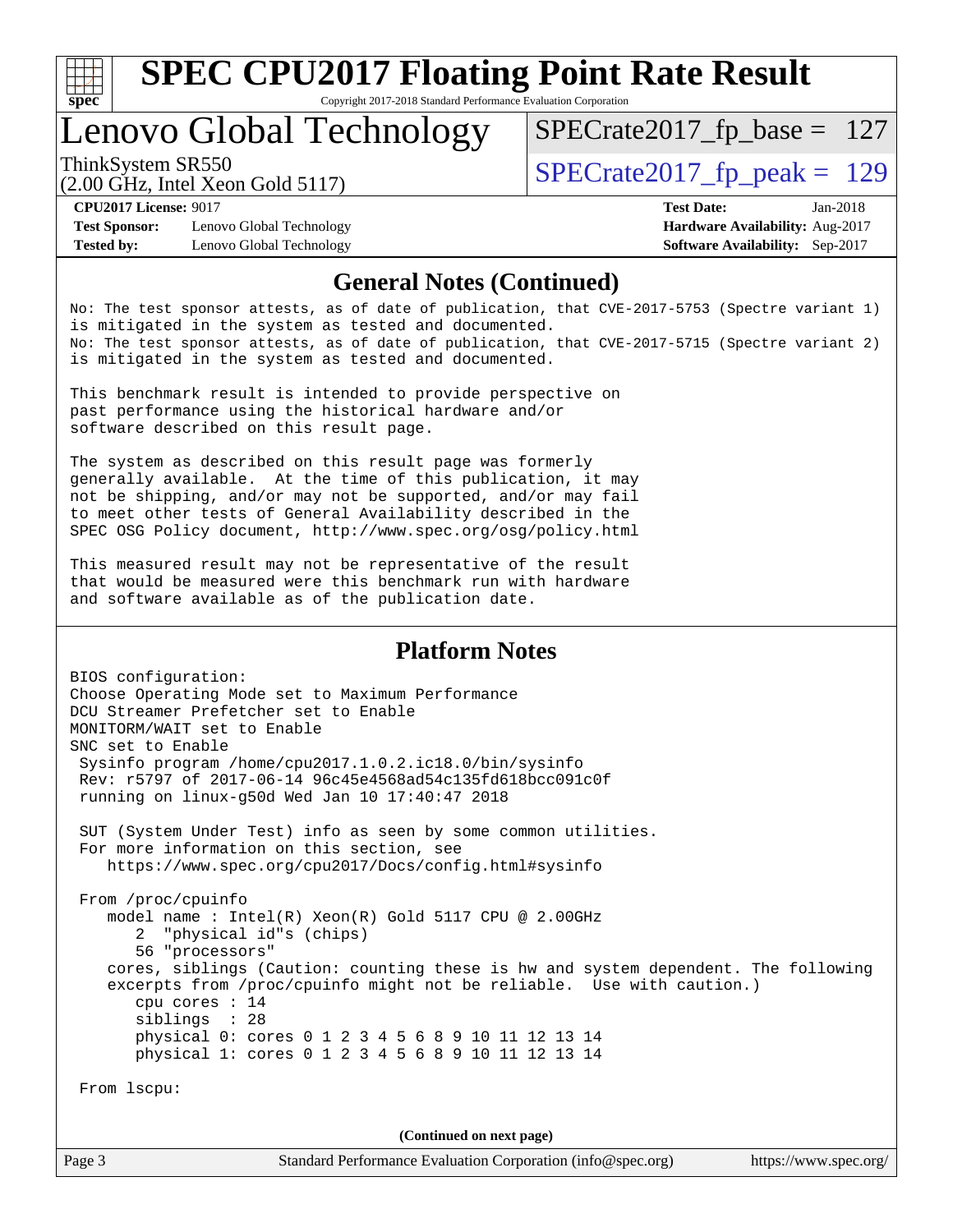

### Lenovo Global Technology

ThinkSystem SR550<br>  $(2.00 \text{ GHz})$  Intel Xeon Gold 5117) [SPECrate2017\\_fp\\_base =](http://www.spec.org/auto/cpu2017/Docs/result-fields.html#SPECrate2017fpbase) 127

(2.00 GHz, Intel Xeon Gold 5117)

**[Test Sponsor:](http://www.spec.org/auto/cpu2017/Docs/result-fields.html#TestSponsor)** Lenovo Global Technology **[Hardware Availability:](http://www.spec.org/auto/cpu2017/Docs/result-fields.html#HardwareAvailability)** Aug-2017 **[Tested by:](http://www.spec.org/auto/cpu2017/Docs/result-fields.html#Testedby)** Lenovo Global Technology **[Software Availability:](http://www.spec.org/auto/cpu2017/Docs/result-fields.html#SoftwareAvailability)** Sep-2017

**[CPU2017 License:](http://www.spec.org/auto/cpu2017/Docs/result-fields.html#CPU2017License)** 9017 **[Test Date:](http://www.spec.org/auto/cpu2017/Docs/result-fields.html#TestDate)** Jan-2018

#### **[Platform Notes \(Continued\)](http://www.spec.org/auto/cpu2017/Docs/result-fields.html#PlatformNotes)**

| Architecture:                                   | x86 64                                                                               |
|-------------------------------------------------|--------------------------------------------------------------------------------------|
| $CPU$ op-mode( $s$ ):                           | $32$ -bit, $64$ -bit                                                                 |
| Byte Order:                                     | Little Endian                                                                        |
| CPU(s):                                         | 56                                                                                   |
| On-line CPU(s) list:                            | $0 - 55$                                                                             |
| Thread( $s$ ) per core:                         | $\overline{2}$                                                                       |
| Core(s) per socket:                             | 14                                                                                   |
| Socket(s):                                      | $\overline{2}$                                                                       |
| NUMA $node(s)$ :                                | 4                                                                                    |
| Vendor ID:                                      | GenuineIntel                                                                         |
| CPU family:                                     | 6                                                                                    |
| Model:                                          | 85                                                                                   |
| Model name:                                     | $Intel(R)$ Xeon $(R)$ Gold 5117 CPU @ 2.00GHz                                        |
| Stepping:                                       | 4                                                                                    |
| CPU MHz:                                        | 1995.322                                                                             |
| BogoMIPS:                                       | 3990.64                                                                              |
| Virtualization:                                 | $VT - x$                                                                             |
| L1d cache:                                      | 32K                                                                                  |
| Lli cache:                                      | 32K                                                                                  |
| L2 cache:                                       | 1024K                                                                                |
| $L3$ cache:                                     | 19712K                                                                               |
| NUMA node0 CPU(s):                              | $0-3, 7-9, 28-31, 35-37$                                                             |
| NUMA nodel $CPU(s):$                            | 4-6,10-13,32-34,38-41                                                                |
| NUMA $node2$ $CPU(s):$                          | $14-17, 21-23, 42-45, 49-51$                                                         |
| NUMA $node3$ $CPU(s):$                          | $18 - 20$ , $24 - 27$ , $46 - 48$ , $52 - 55$                                        |
| Flaqs:                                          | fpu vme de pse tsc msr pae mce cx8 apic sep mtrr pge mca cmov                        |
|                                                 | pat pse36 clflush dts acpi mmx fxsr sse sse2 ss ht tm pbe syscall nx pdpelgb rdtscp  |
|                                                 | lm constant_tsc art arch_perfmon pebs bts rep_good nopl xtopology nonstop_tsc        |
|                                                 | aperfmperf eagerfpu pni pclmulqdq dtes64 monitor ds_cpl vmx smx est tm2 ssse3 sdbg   |
|                                                 | fma cx16 xtpr pdcm pcid dca sse4_1 sse4_2 x2apic movbe popcnt tsc_deadline_timer aes |
|                                                 | xsave avx f16c rdrand lahf_lm abm 3dnowprefetch ida arat epb pln pts dtherm intel_pt |
|                                                 | tpr_shadow vnmi flexpriority ept vpid fsgsbase tsc_adjust bmil hle avx2 smep bmi2    |
|                                                 | erms invpcid rtm cqm mpx avx512f avx512dq rdseed adx smap clflushopt clwb avx512cd   |
|                                                 | avx512bw avx512vl xsaveopt xsavec xgetbvl cqm_llc cqm_occup_llc                      |
|                                                 |                                                                                      |
| /proc/cpuinfo cache data                        |                                                                                      |
| cache size : 19712 KB                           |                                                                                      |
|                                                 |                                                                                      |
|                                                 | From numactl --hardware WARNING: a numactl 'node' might or might not correspond to a |
| physical chip.                                  |                                                                                      |
| $available: 4 nodes (0-3)$                      |                                                                                      |
| node 0 cpus: 0 1 2 3 7 8 9 28 29 30 31 35 36 37 |                                                                                      |

 node 0 size: 96357 MB node 0 free: 95971 MB node 1 cpus: 4 5 6 10 11 12 13 32 33 34 38 39 40 41 node 1 size: 96753 MB

**(Continued on next page)**

node 1 free: 96364 MB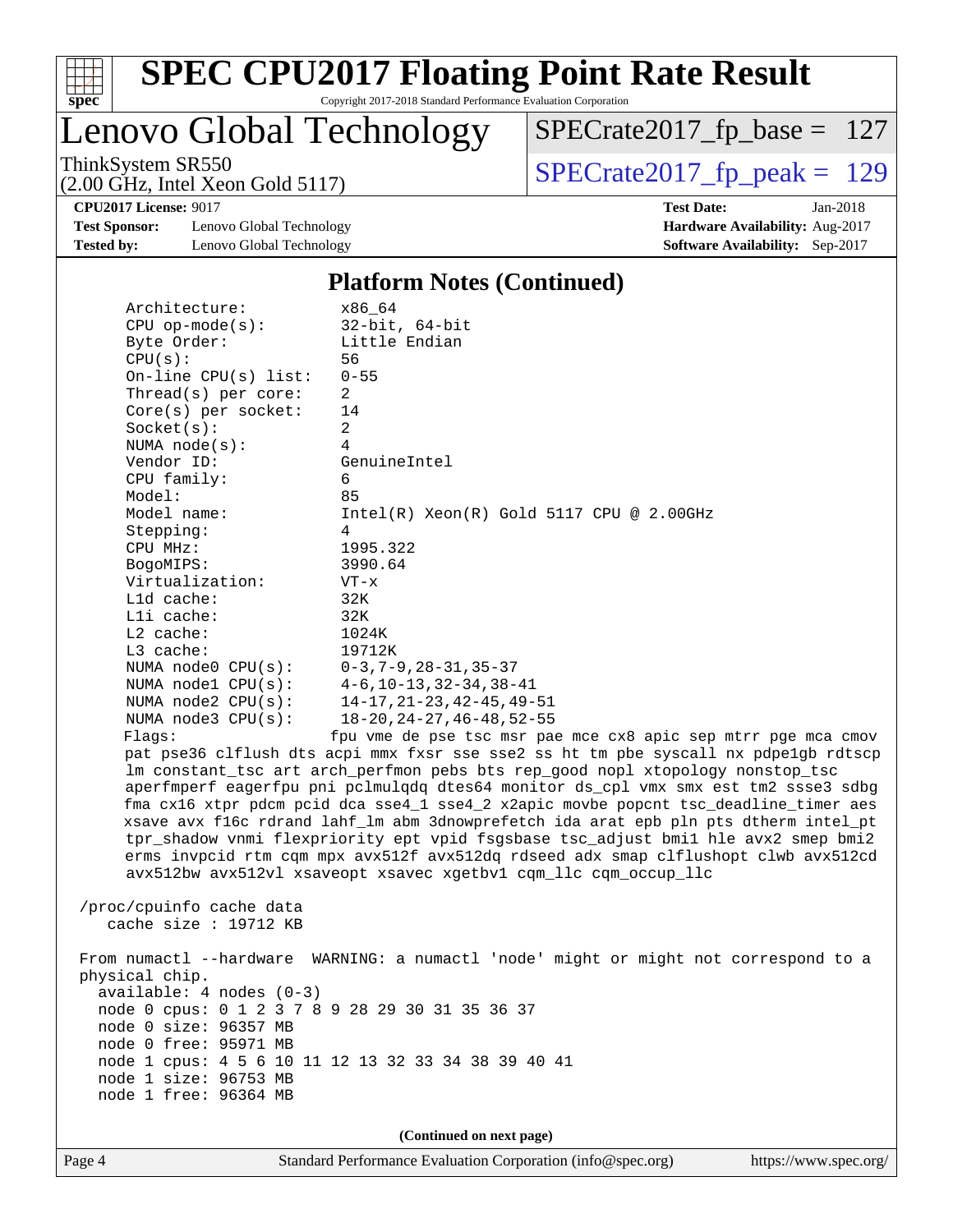

| Page 5 | Standard Performance Evaluation Corporation (info@spec.org) | https://www.spec.org/ |
|--------|-------------------------------------------------------------|-----------------------|
|        |                                                             |                       |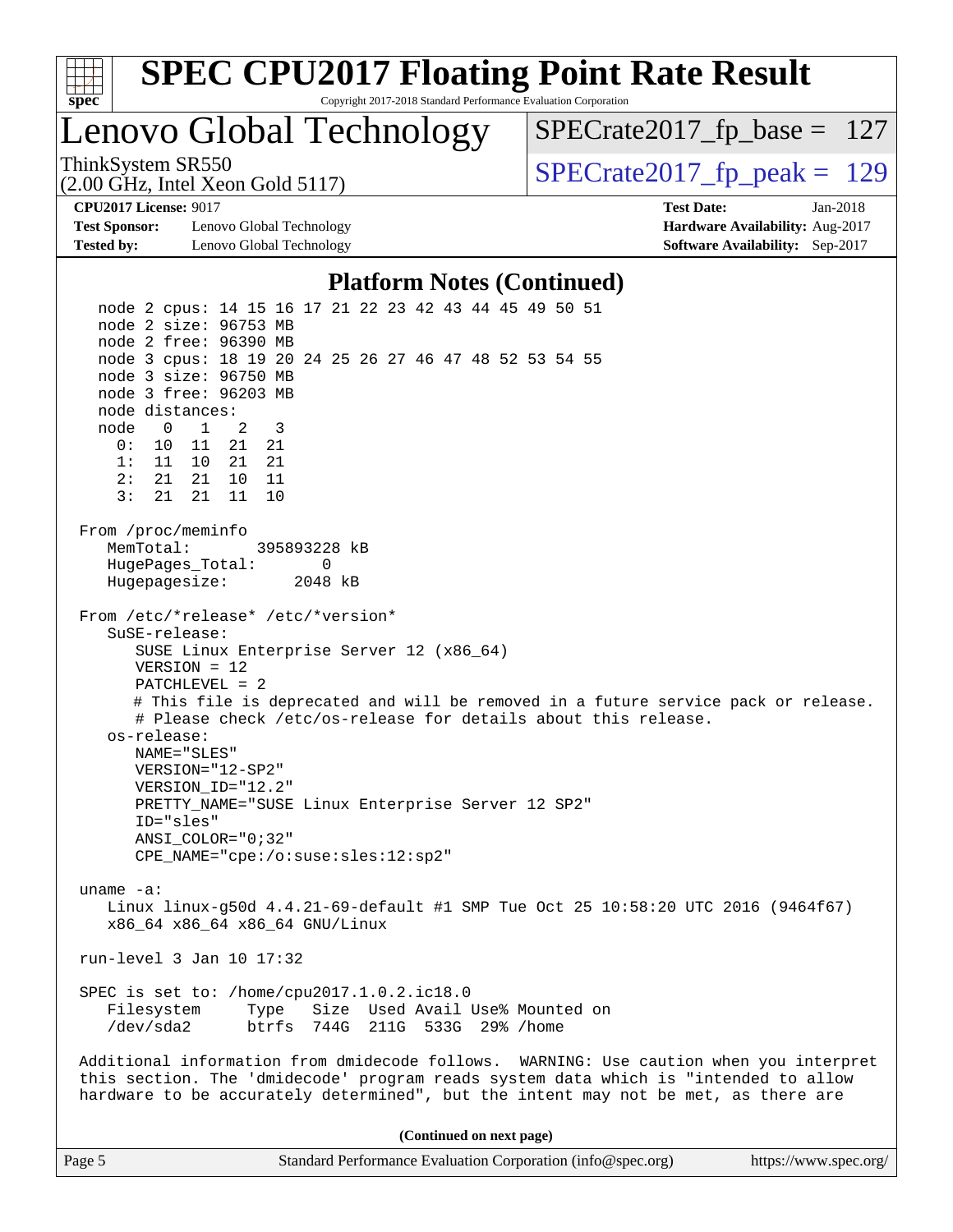

### Lenovo Global Technology

ThinkSystem SR550<br>  $\log_{10.00 \text{ GHz}}$  Think Yearly Gald 5117) [SPECrate2017\\_fp\\_base =](http://www.spec.org/auto/cpu2017/Docs/result-fields.html#SPECrate2017fpbase) 127

(2.00 GHz, Intel Xeon Gold 5117)

**[Test Sponsor:](http://www.spec.org/auto/cpu2017/Docs/result-fields.html#TestSponsor)** Lenovo Global Technology **[Hardware Availability:](http://www.spec.org/auto/cpu2017/Docs/result-fields.html#HardwareAvailability)** Aug-2017 **[Tested by:](http://www.spec.org/auto/cpu2017/Docs/result-fields.html#Testedby)** Lenovo Global Technology **[Software Availability:](http://www.spec.org/auto/cpu2017/Docs/result-fields.html#SoftwareAvailability)** Sep-2017

**[CPU2017 License:](http://www.spec.org/auto/cpu2017/Docs/result-fields.html#CPU2017License)** 9017 **[Test Date:](http://www.spec.org/auto/cpu2017/Docs/result-fields.html#TestDate)** Jan-2018

#### **[Platform Notes \(Continued\)](http://www.spec.org/auto/cpu2017/Docs/result-fields.html#PlatformNotes)**

 frequent changes to hardware, firmware, and the "DMTF SMBIOS" standard. BIOS Lenovo -[TEE119Q-1.21]- 12/12/2017 Memory: 12x Hynix HMA84GR7AFR4N-VK 32 GB 2 rank 2666, configured at 2400

(End of data from sysinfo program)

#### **[Compiler Version Notes](http://www.spec.org/auto/cpu2017/Docs/result-fields.html#CompilerVersionNotes)**

============================================================================== CC 519.lbm\_r(base) 538.imagick\_r(base, peak) 544.nab\_r(base) ----------------------------------------------------------------------------- icc (ICC) 18.0.0 20170811 Copyright (C) 1985-2017 Intel Corporation. All rights reserved. ------------------------------------------------------------------------------ ============================================================================== CC 519.lbm\_r(peak) 544.nab\_r(peak) ----------------------------------------------------------------------------- icc (ICC) 18.0.0 20170811 Copyright (C) 1985-2017 Intel Corporation. All rights reserved. ------------------------------------------------------------------------------ ============================================================================== CXXC 508.namd  $r(base)$  510.parest  $r(base)$ ----------------------------------------------------------------------------- icpc (ICC) 18.0.0 20170811 Copyright (C) 1985-2017 Intel Corporation. All rights reserved. ------------------------------------------------------------------------------ ============================================================================== CXXC 508.namd\_r(peak) 510.parest\_r(peak) ----------------------------------------------------------------------------- icpc (ICC) 18.0.0 20170811 Copyright (C) 1985-2017 Intel Corporation. All rights reserved. ------------------------------------------------------------------------------ ============================================================================== CC 511.povray\_r(base) 526.blender\_r(base) ----------------------------------------------------------------------------- icpc (ICC) 18.0.0 20170811 Copyright (C) 1985-2017 Intel Corporation. All rights reserved. icc (ICC) 18.0.0 20170811 Copyright (C) 1985-2017 Intel Corporation. All rights reserved. ------------------------------------------------------------------------------

**(Continued on next page)**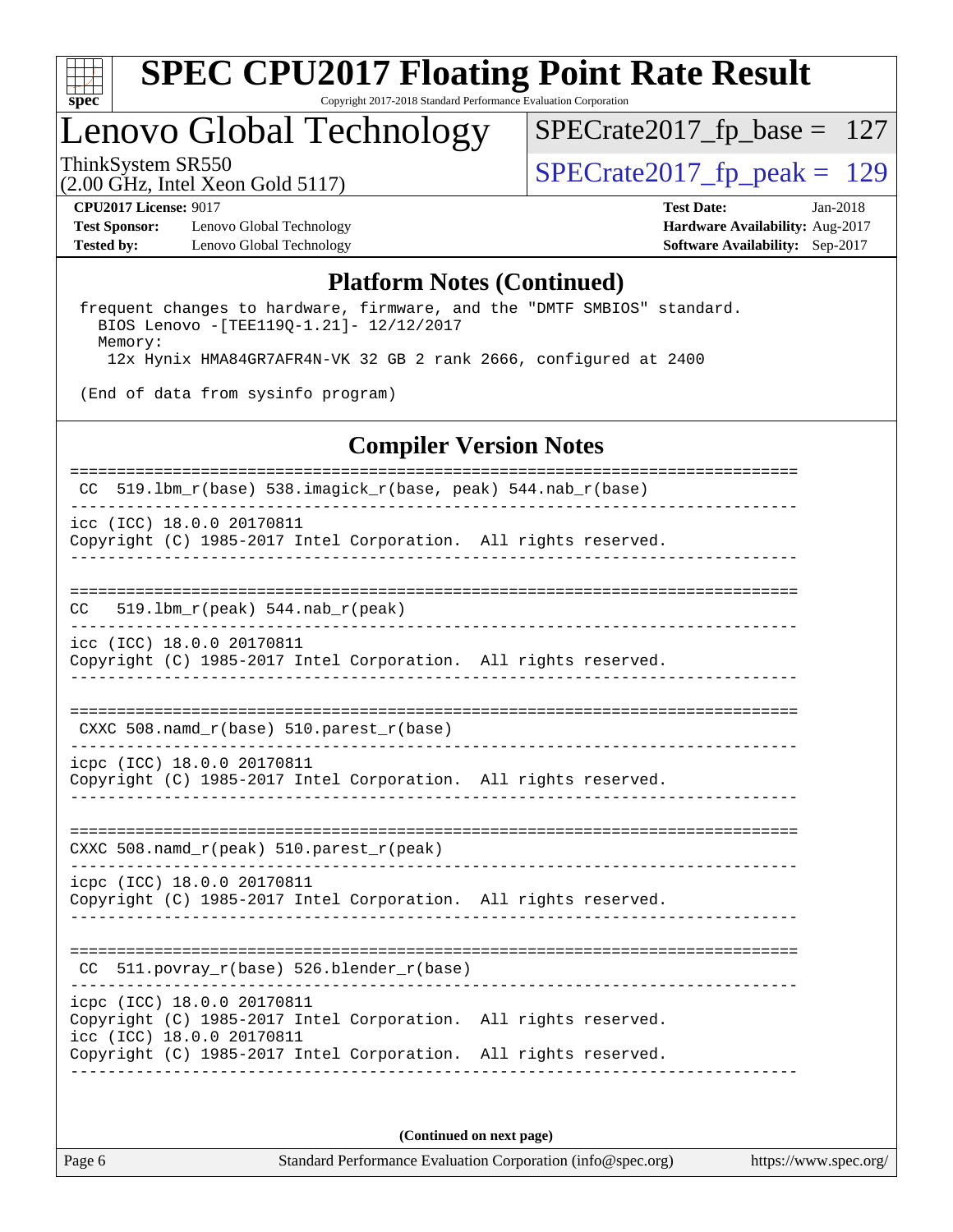

Copyright 2017-2018 Standard Performance Evaluation Corporation

Lenovo Global Technology

ThinkSystem SR550<br>  $(2.00 \text{ GHz})$  Intel Xeon Gold 5117)

[SPECrate2017\\_fp\\_base =](http://www.spec.org/auto/cpu2017/Docs/result-fields.html#SPECrate2017fpbase) 127

(2.00 GHz, Intel Xeon Gold 5117)

**[CPU2017 License:](http://www.spec.org/auto/cpu2017/Docs/result-fields.html#CPU2017License)** 9017 **[Test Date:](http://www.spec.org/auto/cpu2017/Docs/result-fields.html#TestDate)** Jan-2018 **[Test Sponsor:](http://www.spec.org/auto/cpu2017/Docs/result-fields.html#TestSponsor)** Lenovo Global Technology **[Hardware Availability:](http://www.spec.org/auto/cpu2017/Docs/result-fields.html#HardwareAvailability)** Aug-2017 **[Tested by:](http://www.spec.org/auto/cpu2017/Docs/result-fields.html#Testedby)** Lenovo Global Technology **[Software Availability:](http://www.spec.org/auto/cpu2017/Docs/result-fields.html#SoftwareAvailability)** Sep-2017

#### **[Compiler Version Notes \(Continued\)](http://www.spec.org/auto/cpu2017/Docs/result-fields.html#CompilerVersionNotes)**

|     | Standard Performance Evaluation Corporation (info@spec.org)<br>Page 7<br>https://www.spec.org/ |                                                         |  |                                                                 |  |  |                                                                       |  |  |
|-----|------------------------------------------------------------------------------------------------|---------------------------------------------------------|--|-----------------------------------------------------------------|--|--|-----------------------------------------------------------------------|--|--|
|     | (Continued on next page)                                                                       |                                                         |  |                                                                 |  |  |                                                                       |  |  |
| CC  |                                                                                                | $521.wrf_r(base) 527.cam4_r(base)$                      |  |                                                                 |  |  |                                                                       |  |  |
|     |                                                                                                | ifort (IFORT) 18.0.0 20170811                           |  | Copyright (C) 1985-2017 Intel Corporation. All rights reserved. |  |  |                                                                       |  |  |
| FC. |                                                                                                | $554.rows_r (peak)$                                     |  |                                                                 |  |  |                                                                       |  |  |
|     |                                                                                                | ifort (IFORT) 18.0.0 20170811                           |  | Copyright (C) 1985-2017 Intel Corporation. All rights reserved. |  |  |                                                                       |  |  |
| FC  |                                                                                                |                                                         |  |                                                                 |  |  | 503.bwaves_r(base, peak) 549.fotonik3d_r(base, peak) 554.roms_r(base) |  |  |
|     |                                                                                                |                                                         |  |                                                                 |  |  |                                                                       |  |  |
|     |                                                                                                | ifort (IFORT) 18.0.0 20170811                           |  | Copyright (C) 1985-2017 Intel Corporation. All rights reserved. |  |  |                                                                       |  |  |
|     |                                                                                                | icc (ICC) 18.0.0 20170811                               |  | Copyright (C) 1985-2017 Intel Corporation.                      |  |  | All rights reserved.                                                  |  |  |
|     |                                                                                                | icpc (ICC) 18.0.0 20170811                              |  | Copyright (C) 1985-2017 Intel Corporation. All rights reserved. |  |  |                                                                       |  |  |
| FC. |                                                                                                | 507.cactuBSSN_r(peak)                                   |  |                                                                 |  |  |                                                                       |  |  |
|     |                                                                                                |                                                         |  | Copyright (C) 1985-2017 Intel Corporation. All rights reserved. |  |  |                                                                       |  |  |
|     |                                                                                                | ifort (IFORT) 18.0.0 20170811                           |  | Copyright (C) 1985-2017 Intel Corporation. All rights reserved. |  |  |                                                                       |  |  |
|     |                                                                                                | icpc (ICC) 18.0.0 20170811<br>icc (ICC) 18.0.0 20170811 |  | Copyright (C) 1985-2017 Intel Corporation. All rights reserved. |  |  |                                                                       |  |  |
| FC. |                                                                                                | 507.cactuBSSN r(base)                                   |  |                                                                 |  |  |                                                                       |  |  |
|     |                                                                                                |                                                         |  | Copyright (C) 1985-2017 Intel Corporation. All rights reserved. |  |  |                                                                       |  |  |
|     |                                                                                                | icpc (ICC) 18.0.0 20170811<br>icc (ICC) 18.0.0 20170811 |  | Copyright (C) 1985-2017 Intel Corporation. All rights reserved. |  |  |                                                                       |  |  |
| CC  |                                                                                                |                                                         |  | 511.povray_r(peak) 526.blender_r(peak)                          |  |  |                                                                       |  |  |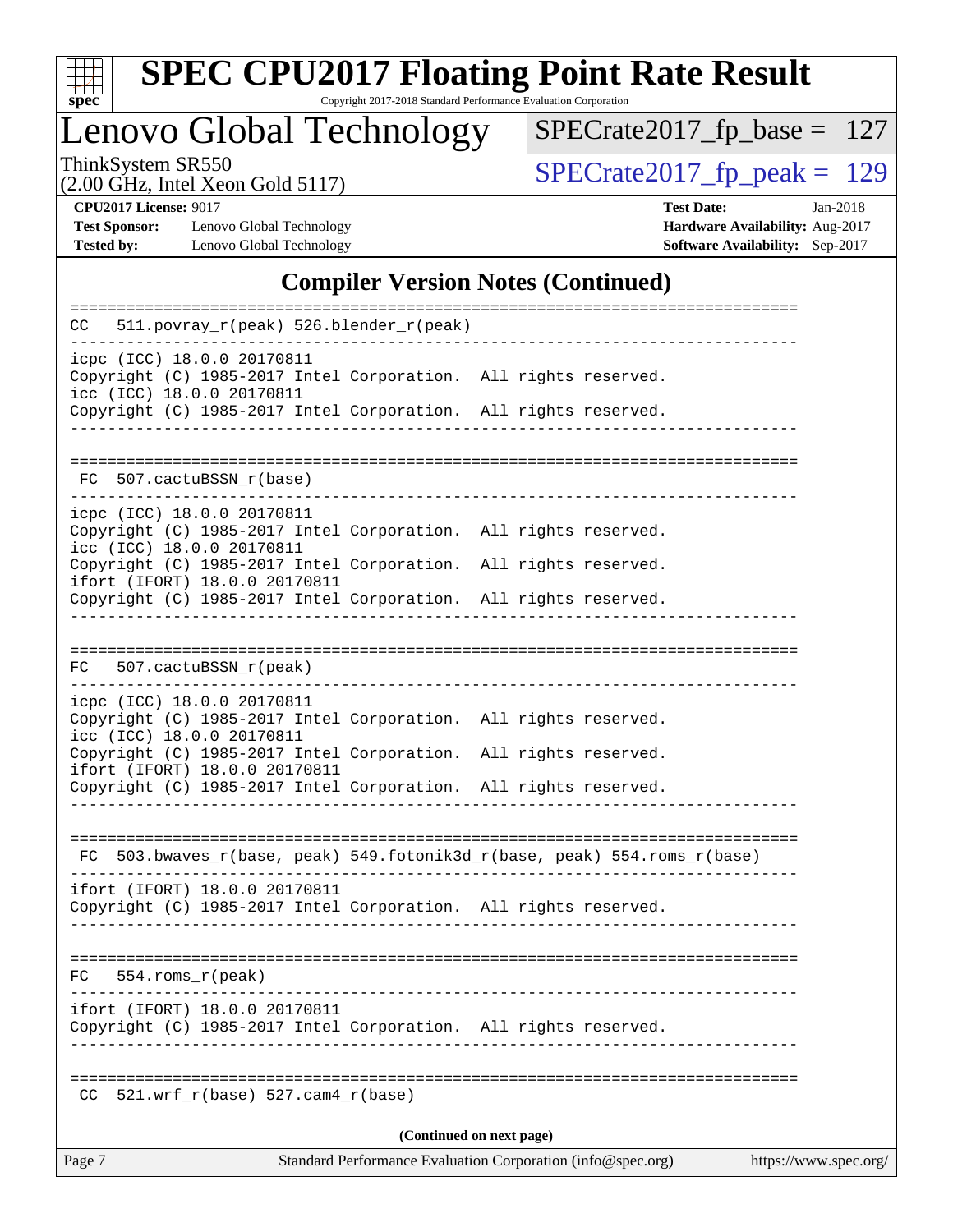

### Lenovo Global Technology

ThinkSystem SR550<br>  $\text{SPECrate2017\_fp\_peak} = 129$ 

[SPECrate2017\\_fp\\_base =](http://www.spec.org/auto/cpu2017/Docs/result-fields.html#SPECrate2017fpbase) 127

(2.00 GHz, Intel Xeon Gold 5117)

**[Test Sponsor:](http://www.spec.org/auto/cpu2017/Docs/result-fields.html#TestSponsor)** Lenovo Global Technology **[Hardware Availability:](http://www.spec.org/auto/cpu2017/Docs/result-fields.html#HardwareAvailability)** Aug-2017 **[Tested by:](http://www.spec.org/auto/cpu2017/Docs/result-fields.html#Testedby)** Lenovo Global Technology **[Software Availability:](http://www.spec.org/auto/cpu2017/Docs/result-fields.html#SoftwareAvailability)** Sep-2017

**[CPU2017 License:](http://www.spec.org/auto/cpu2017/Docs/result-fields.html#CPU2017License)** 9017 **[Test Date:](http://www.spec.org/auto/cpu2017/Docs/result-fields.html#TestDate)** Jan-2018

#### **[Compiler Version Notes \(Continued\)](http://www.spec.org/auto/cpu2017/Docs/result-fields.html#CompilerVersionNotes)**

----------------------------------------------------------------------------- ifort (IFORT) 18.0.0 20170811 Copyright (C) 1985-2017 Intel Corporation. All rights reserved. icc (ICC) 18.0.0 20170811 Copyright (C) 1985-2017 Intel Corporation. All rights reserved. ------------------------------------------------------------------------------

==============================================================================

CC 521.wrf\_r(peak) 527.cam4\_r(peak)

ifort (IFORT) 18.0.0 20170811

Copyright (C) 1985-2017 Intel Corporation. All rights reserved. icc (ICC) 18.0.0 20170811 Copyright (C) 1985-2017 Intel Corporation. All rights reserved. ------------------------------------------------------------------------------

### **[Base Compiler Invocation](http://www.spec.org/auto/cpu2017/Docs/result-fields.html#BaseCompilerInvocation)**

------------------------------------------------------------------------------

[C benchmarks](http://www.spec.org/auto/cpu2017/Docs/result-fields.html#Cbenchmarks): [icc](http://www.spec.org/cpu2017/results/res2018q1/cpu2017-20180122-03071.flags.html#user_CCbase_intel_icc_18.0_66fc1ee009f7361af1fbd72ca7dcefbb700085f36577c54f309893dd4ec40d12360134090235512931783d35fd58c0460139e722d5067c5574d8eaf2b3e37e92)

[C++ benchmarks:](http://www.spec.org/auto/cpu2017/Docs/result-fields.html#CXXbenchmarks) [icpc](http://www.spec.org/cpu2017/results/res2018q1/cpu2017-20180122-03071.flags.html#user_CXXbase_intel_icpc_18.0_c510b6838c7f56d33e37e94d029a35b4a7bccf4766a728ee175e80a419847e808290a9b78be685c44ab727ea267ec2f070ec5dc83b407c0218cded6866a35d07)

[Fortran benchmarks](http://www.spec.org/auto/cpu2017/Docs/result-fields.html#Fortranbenchmarks): [ifort](http://www.spec.org/cpu2017/results/res2018q1/cpu2017-20180122-03071.flags.html#user_FCbase_intel_ifort_18.0_8111460550e3ca792625aed983ce982f94888b8b503583aa7ba2b8303487b4d8a21a13e7191a45c5fd58ff318f48f9492884d4413fa793fd88dd292cad7027ca)

[Benchmarks using both Fortran and C](http://www.spec.org/auto/cpu2017/Docs/result-fields.html#BenchmarksusingbothFortranandC): [ifort](http://www.spec.org/cpu2017/results/res2018q1/cpu2017-20180122-03071.flags.html#user_CC_FCbase_intel_ifort_18.0_8111460550e3ca792625aed983ce982f94888b8b503583aa7ba2b8303487b4d8a21a13e7191a45c5fd58ff318f48f9492884d4413fa793fd88dd292cad7027ca) [icc](http://www.spec.org/cpu2017/results/res2018q1/cpu2017-20180122-03071.flags.html#user_CC_FCbase_intel_icc_18.0_66fc1ee009f7361af1fbd72ca7dcefbb700085f36577c54f309893dd4ec40d12360134090235512931783d35fd58c0460139e722d5067c5574d8eaf2b3e37e92)

[Benchmarks using both C and C++](http://www.spec.org/auto/cpu2017/Docs/result-fields.html#BenchmarksusingbothCandCXX): [icpc](http://www.spec.org/cpu2017/results/res2018q1/cpu2017-20180122-03071.flags.html#user_CC_CXXbase_intel_icpc_18.0_c510b6838c7f56d33e37e94d029a35b4a7bccf4766a728ee175e80a419847e808290a9b78be685c44ab727ea267ec2f070ec5dc83b407c0218cded6866a35d07) [icc](http://www.spec.org/cpu2017/results/res2018q1/cpu2017-20180122-03071.flags.html#user_CC_CXXbase_intel_icc_18.0_66fc1ee009f7361af1fbd72ca7dcefbb700085f36577c54f309893dd4ec40d12360134090235512931783d35fd58c0460139e722d5067c5574d8eaf2b3e37e92)

[Benchmarks using Fortran, C, and C++:](http://www.spec.org/auto/cpu2017/Docs/result-fields.html#BenchmarksusingFortranCandCXX) [icpc](http://www.spec.org/cpu2017/results/res2018q1/cpu2017-20180122-03071.flags.html#user_CC_CXX_FCbase_intel_icpc_18.0_c510b6838c7f56d33e37e94d029a35b4a7bccf4766a728ee175e80a419847e808290a9b78be685c44ab727ea267ec2f070ec5dc83b407c0218cded6866a35d07) [icc](http://www.spec.org/cpu2017/results/res2018q1/cpu2017-20180122-03071.flags.html#user_CC_CXX_FCbase_intel_icc_18.0_66fc1ee009f7361af1fbd72ca7dcefbb700085f36577c54f309893dd4ec40d12360134090235512931783d35fd58c0460139e722d5067c5574d8eaf2b3e37e92) [ifort](http://www.spec.org/cpu2017/results/res2018q1/cpu2017-20180122-03071.flags.html#user_CC_CXX_FCbase_intel_ifort_18.0_8111460550e3ca792625aed983ce982f94888b8b503583aa7ba2b8303487b4d8a21a13e7191a45c5fd58ff318f48f9492884d4413fa793fd88dd292cad7027ca)

### **[Base Portability Flags](http://www.spec.org/auto/cpu2017/Docs/result-fields.html#BasePortabilityFlags)**

 503.bwaves\_r: [-DSPEC\\_LP64](http://www.spec.org/cpu2017/results/res2018q1/cpu2017-20180122-03071.flags.html#suite_basePORTABILITY503_bwaves_r_DSPEC_LP64) 507.cactuBSSN\_r: [-DSPEC\\_LP64](http://www.spec.org/cpu2017/results/res2018q1/cpu2017-20180122-03071.flags.html#suite_basePORTABILITY507_cactuBSSN_r_DSPEC_LP64) 508.namd\_r: [-DSPEC\\_LP64](http://www.spec.org/cpu2017/results/res2018q1/cpu2017-20180122-03071.flags.html#suite_basePORTABILITY508_namd_r_DSPEC_LP64) 510.parest\_r: [-DSPEC\\_LP64](http://www.spec.org/cpu2017/results/res2018q1/cpu2017-20180122-03071.flags.html#suite_basePORTABILITY510_parest_r_DSPEC_LP64) 511.povray\_r: [-DSPEC\\_LP64](http://www.spec.org/cpu2017/results/res2018q1/cpu2017-20180122-03071.flags.html#suite_basePORTABILITY511_povray_r_DSPEC_LP64)

**(Continued on next page)**

Page 8 Standard Performance Evaluation Corporation [\(info@spec.org\)](mailto:info@spec.org) <https://www.spec.org/>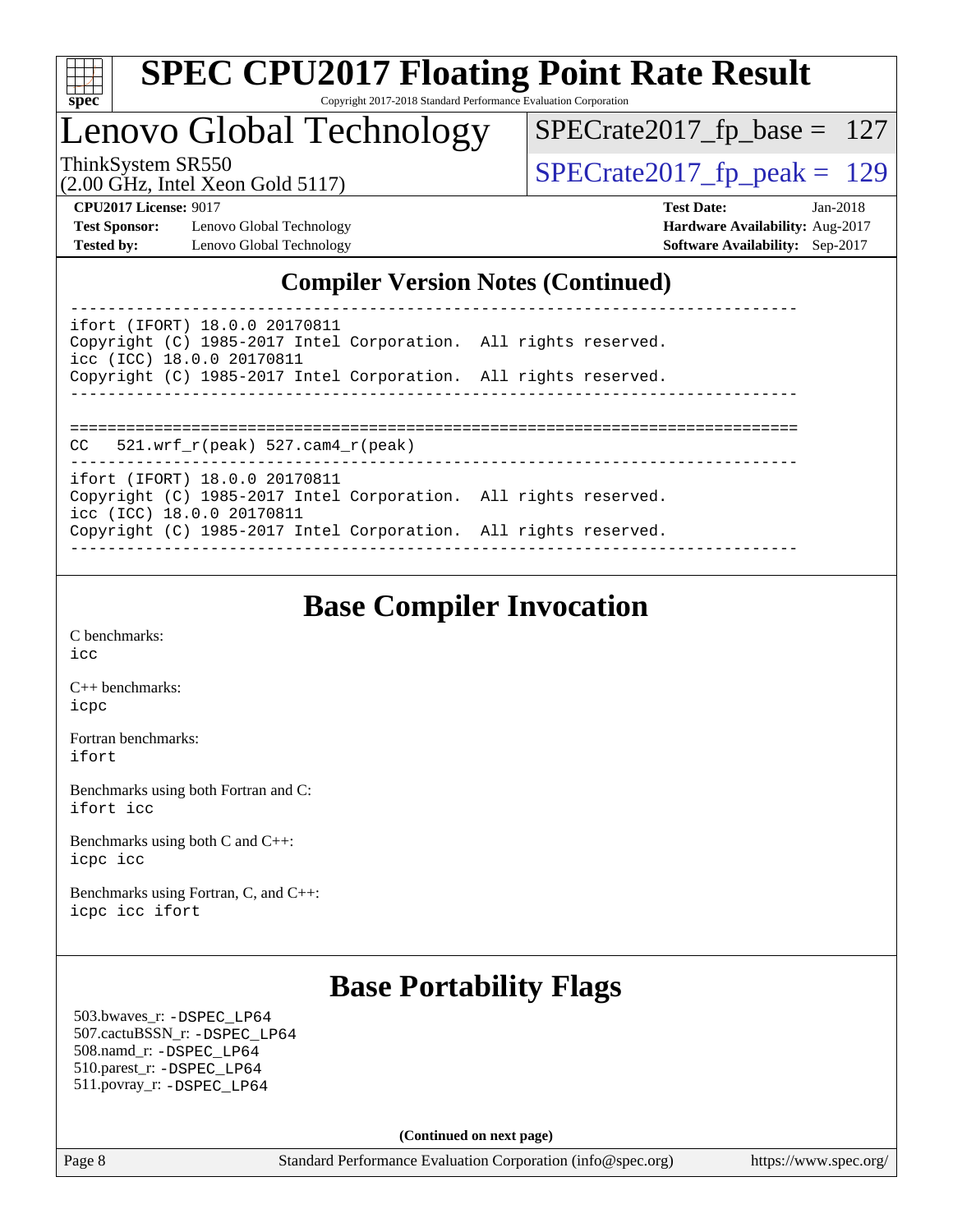

### Lenovo Global Technology

[SPECrate2017\\_fp\\_base =](http://www.spec.org/auto/cpu2017/Docs/result-fields.html#SPECrate2017fpbase) 127

(2.00 GHz, Intel Xeon Gold 5117)

ThinkSystem SR550<br>  $\overline{SPECrate2017}$  fp\_peak = 129

**[Test Sponsor:](http://www.spec.org/auto/cpu2017/Docs/result-fields.html#TestSponsor)** Lenovo Global Technology **[Hardware Availability:](http://www.spec.org/auto/cpu2017/Docs/result-fields.html#HardwareAvailability)** Aug-2017 **[Tested by:](http://www.spec.org/auto/cpu2017/Docs/result-fields.html#Testedby)** Lenovo Global Technology **[Software Availability:](http://www.spec.org/auto/cpu2017/Docs/result-fields.html#SoftwareAvailability)** Sep-2017

**[CPU2017 License:](http://www.spec.org/auto/cpu2017/Docs/result-fields.html#CPU2017License)** 9017 **[Test Date:](http://www.spec.org/auto/cpu2017/Docs/result-fields.html#TestDate)** Jan-2018

### **[Base Portability Flags \(Continued\)](http://www.spec.org/auto/cpu2017/Docs/result-fields.html#BasePortabilityFlags)**

 519.lbm\_r: [-DSPEC\\_LP64](http://www.spec.org/cpu2017/results/res2018q1/cpu2017-20180122-03071.flags.html#suite_basePORTABILITY519_lbm_r_DSPEC_LP64) 521.wrf\_r: [-DSPEC\\_LP64](http://www.spec.org/cpu2017/results/res2018q1/cpu2017-20180122-03071.flags.html#suite_basePORTABILITY521_wrf_r_DSPEC_LP64) [-DSPEC\\_CASE\\_FLAG](http://www.spec.org/cpu2017/results/res2018q1/cpu2017-20180122-03071.flags.html#b521.wrf_r_baseCPORTABILITY_DSPEC_CASE_FLAG) [-convert big\\_endian](http://www.spec.org/cpu2017/results/res2018q1/cpu2017-20180122-03071.flags.html#user_baseFPORTABILITY521_wrf_r_convert_big_endian_c3194028bc08c63ac5d04de18c48ce6d347e4e562e8892b8bdbdc0214820426deb8554edfa529a3fb25a586e65a3d812c835984020483e7e73212c4d31a38223) 526.blender\_r: [-DSPEC\\_LP64](http://www.spec.org/cpu2017/results/res2018q1/cpu2017-20180122-03071.flags.html#suite_basePORTABILITY526_blender_r_DSPEC_LP64) [-DSPEC\\_LINUX](http://www.spec.org/cpu2017/results/res2018q1/cpu2017-20180122-03071.flags.html#b526.blender_r_baseCPORTABILITY_DSPEC_LINUX) [-funsigned-char](http://www.spec.org/cpu2017/results/res2018q1/cpu2017-20180122-03071.flags.html#user_baseCPORTABILITY526_blender_r_force_uchar_40c60f00ab013830e2dd6774aeded3ff59883ba5a1fc5fc14077f794d777847726e2a5858cbc7672e36e1b067e7e5c1d9a74f7176df07886a243d7cc18edfe67) 527.cam4\_r: [-DSPEC\\_LP64](http://www.spec.org/cpu2017/results/res2018q1/cpu2017-20180122-03071.flags.html#suite_basePORTABILITY527_cam4_r_DSPEC_LP64) [-DSPEC\\_CASE\\_FLAG](http://www.spec.org/cpu2017/results/res2018q1/cpu2017-20180122-03071.flags.html#b527.cam4_r_baseCPORTABILITY_DSPEC_CASE_FLAG) 538.imagick\_r: [-DSPEC\\_LP64](http://www.spec.org/cpu2017/results/res2018q1/cpu2017-20180122-03071.flags.html#suite_basePORTABILITY538_imagick_r_DSPEC_LP64) 544.nab\_r: [-DSPEC\\_LP64](http://www.spec.org/cpu2017/results/res2018q1/cpu2017-20180122-03071.flags.html#suite_basePORTABILITY544_nab_r_DSPEC_LP64) 549.fotonik3d\_r: [-DSPEC\\_LP64](http://www.spec.org/cpu2017/results/res2018q1/cpu2017-20180122-03071.flags.html#suite_basePORTABILITY549_fotonik3d_r_DSPEC_LP64) 554.roms\_r: [-DSPEC\\_LP64](http://www.spec.org/cpu2017/results/res2018q1/cpu2017-20180122-03071.flags.html#suite_basePORTABILITY554_roms_r_DSPEC_LP64)

**[Base Optimization Flags](http://www.spec.org/auto/cpu2017/Docs/result-fields.html#BaseOptimizationFlags)**

[C benchmarks](http://www.spec.org/auto/cpu2017/Docs/result-fields.html#Cbenchmarks):

```
-xCORE-AVX2 -ipo -O3 -no-prec-div -qopt-prefetch -ffinite-math-only
-qopt-mem-layout-trans=3
C++ benchmarks: 
-xCORE-AVX2 -ipo -O3 -no-prec-div -qopt-prefetch -ffinite-math-only
-qopt-mem-layout-trans=3
Fortran benchmarks: 
-xCORE-AVX2 -ipo -O3 -no-prec-div -qopt-prefetch -ffinite-math-only
-qopt-mem-layout-trans=3 -nostandard-realloc-lhs -align array32byte
Benchmarks using both Fortran and C: 
-xCORE-AVX2 -ipo -O3 -no-prec-div -qopt-prefetch -ffinite-math-only
-qopt-mem-layout-trans=3 -nostandard-realloc-lhs -align array32byte
Benchmarks using both C and C++: 
-xCORE-AVX2 -ipo -O3 -no-prec-div -qopt-prefetch -ffinite-math-only
-qopt-mem-layout-trans=3
```
[Benchmarks using Fortran, C, and C++:](http://www.spec.org/auto/cpu2017/Docs/result-fields.html#BenchmarksusingFortranCandCXX) [-xCORE-AVX2](http://www.spec.org/cpu2017/results/res2018q1/cpu2017-20180122-03071.flags.html#user_CC_CXX_FCbase_f-xCORE-AVX2) [-ipo](http://www.spec.org/cpu2017/results/res2018q1/cpu2017-20180122-03071.flags.html#user_CC_CXX_FCbase_f-ipo) [-O3](http://www.spec.org/cpu2017/results/res2018q1/cpu2017-20180122-03071.flags.html#user_CC_CXX_FCbase_f-O3) [-no-prec-div](http://www.spec.org/cpu2017/results/res2018q1/cpu2017-20180122-03071.flags.html#user_CC_CXX_FCbase_f-no-prec-div) [-qopt-prefetch](http://www.spec.org/cpu2017/results/res2018q1/cpu2017-20180122-03071.flags.html#user_CC_CXX_FCbase_f-qopt-prefetch) [-ffinite-math-only](http://www.spec.org/cpu2017/results/res2018q1/cpu2017-20180122-03071.flags.html#user_CC_CXX_FCbase_f_finite_math_only_cb91587bd2077682c4b38af759c288ed7c732db004271a9512da14a4f8007909a5f1427ecbf1a0fb78ff2a814402c6114ac565ca162485bbcae155b5e4258871) [-qopt-mem-layout-trans=3](http://www.spec.org/cpu2017/results/res2018q1/cpu2017-20180122-03071.flags.html#user_CC_CXX_FCbase_f-qopt-mem-layout-trans_de80db37974c74b1f0e20d883f0b675c88c3b01e9d123adea9b28688d64333345fb62bc4a798493513fdb68f60282f9a726aa07f478b2f7113531aecce732043) [-nostandard-realloc-lhs](http://www.spec.org/cpu2017/results/res2018q1/cpu2017-20180122-03071.flags.html#user_CC_CXX_FCbase_f_2003_std_realloc_82b4557e90729c0f113870c07e44d33d6f5a304b4f63d4c15d2d0f1fab99f5daaed73bdb9275d9ae411527f28b936061aa8b9c8f2d63842963b95c9dd6426b8a) [-align array32byte](http://www.spec.org/cpu2017/results/res2018q1/cpu2017-20180122-03071.flags.html#user_CC_CXX_FCbase_align_array32byte_b982fe038af199962ba9a80c053b8342c548c85b40b8e86eb3cc33dee0d7986a4af373ac2d51c3f7cf710a18d62fdce2948f201cd044323541f22fc0fffc51b6)

### **[Base Other Flags](http://www.spec.org/auto/cpu2017/Docs/result-fields.html#BaseOtherFlags)**

[C benchmarks](http://www.spec.org/auto/cpu2017/Docs/result-fields.html#Cbenchmarks):  $-m64 - std = c11$  $-m64 - std = c11$ 

[C++ benchmarks:](http://www.spec.org/auto/cpu2017/Docs/result-fields.html#CXXbenchmarks) [-m64](http://www.spec.org/cpu2017/results/res2018q1/cpu2017-20180122-03071.flags.html#user_CXXbase_intel_intel64_18.0_af43caccfc8ded86e7699f2159af6efc7655f51387b94da716254467f3c01020a5059329e2569e4053f409e7c9202a7efc638f7a6d1ffb3f52dea4a3e31d82ab)

**(Continued on next page)**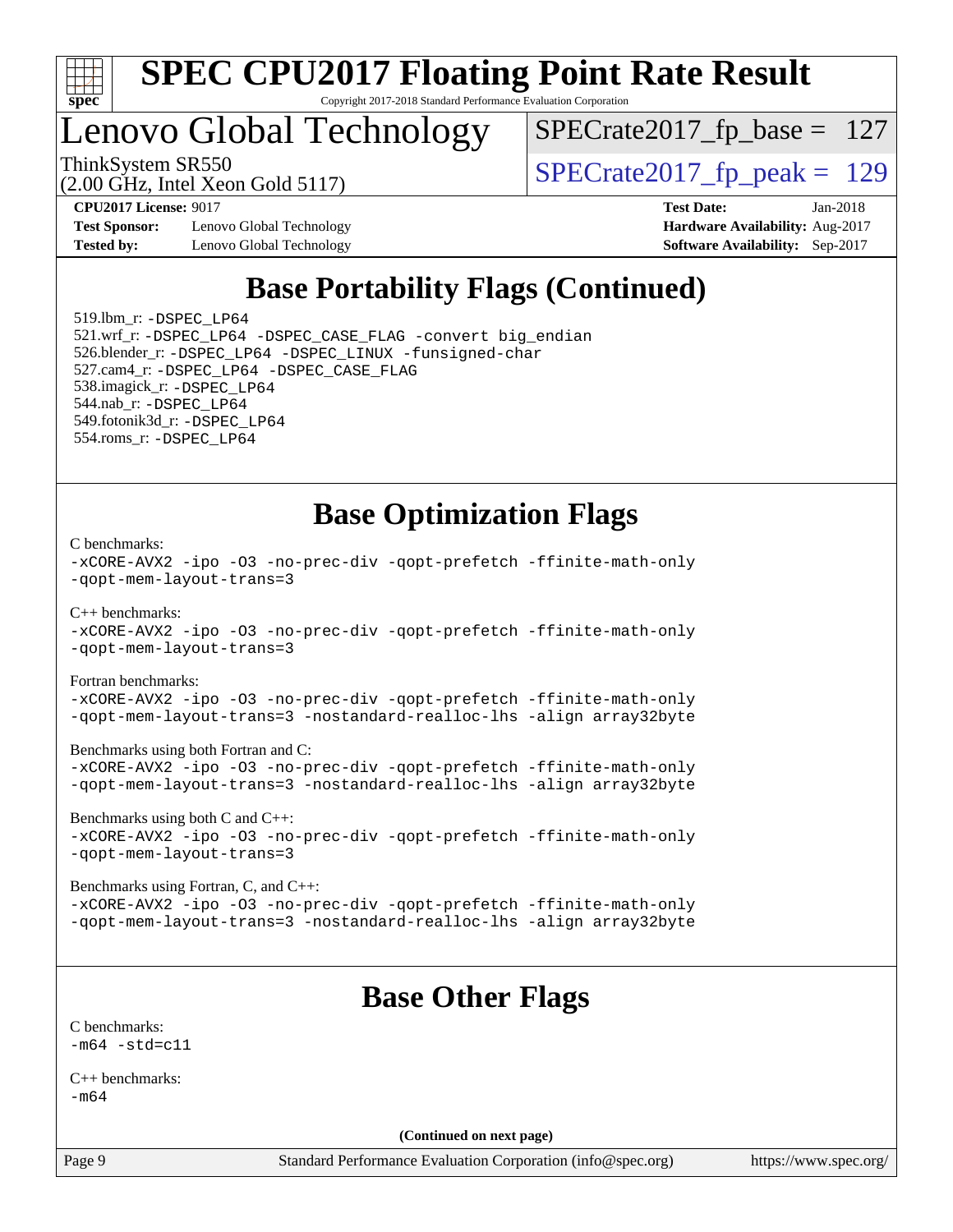

### Lenovo Global Technology

[SPECrate2017\\_fp\\_base =](http://www.spec.org/auto/cpu2017/Docs/result-fields.html#SPECrate2017fpbase) 127

(2.00 GHz, Intel Xeon Gold 5117)

ThinkSystem SR550<br>(2.00 GHz, Intel Xeon Gold 5117) [SPECrate2017\\_fp\\_peak =](http://www.spec.org/auto/cpu2017/Docs/result-fields.html#SPECrate2017fppeak) 129

**[Test Sponsor:](http://www.spec.org/auto/cpu2017/Docs/result-fields.html#TestSponsor)** Lenovo Global Technology **[Hardware Availability:](http://www.spec.org/auto/cpu2017/Docs/result-fields.html#HardwareAvailability)** Aug-2017 **[Tested by:](http://www.spec.org/auto/cpu2017/Docs/result-fields.html#Testedby)** Lenovo Global Technology **[Software Availability:](http://www.spec.org/auto/cpu2017/Docs/result-fields.html#SoftwareAvailability)** Sep-2017

**[CPU2017 License:](http://www.spec.org/auto/cpu2017/Docs/result-fields.html#CPU2017License)** 9017 **[Test Date:](http://www.spec.org/auto/cpu2017/Docs/result-fields.html#TestDate)** Jan-2018

### **[Base Other Flags \(Continued\)](http://www.spec.org/auto/cpu2017/Docs/result-fields.html#BaseOtherFlags)**

[Fortran benchmarks](http://www.spec.org/auto/cpu2017/Docs/result-fields.html#Fortranbenchmarks): [-m64](http://www.spec.org/cpu2017/results/res2018q1/cpu2017-20180122-03071.flags.html#user_FCbase_intel_intel64_18.0_af43caccfc8ded86e7699f2159af6efc7655f51387b94da716254467f3c01020a5059329e2569e4053f409e7c9202a7efc638f7a6d1ffb3f52dea4a3e31d82ab)

[Benchmarks using both Fortran and C](http://www.spec.org/auto/cpu2017/Docs/result-fields.html#BenchmarksusingbothFortranandC):  $-m64 - std= c11$  $-m64 - std= c11$ 

[Benchmarks using both C and C++](http://www.spec.org/auto/cpu2017/Docs/result-fields.html#BenchmarksusingbothCandCXX):  $-m64 - std= c11$  $-m64 - std= c11$ 

[Benchmarks using Fortran, C, and C++:](http://www.spec.org/auto/cpu2017/Docs/result-fields.html#BenchmarksusingFortranCandCXX)  $-m64 - std= c11$  $-m64 - std= c11$ 

### **[Peak Compiler Invocation](http://www.spec.org/auto/cpu2017/Docs/result-fields.html#PeakCompilerInvocation)**

[C benchmarks](http://www.spec.org/auto/cpu2017/Docs/result-fields.html#Cbenchmarks): [icc](http://www.spec.org/cpu2017/results/res2018q1/cpu2017-20180122-03071.flags.html#user_CCpeak_intel_icc_18.0_66fc1ee009f7361af1fbd72ca7dcefbb700085f36577c54f309893dd4ec40d12360134090235512931783d35fd58c0460139e722d5067c5574d8eaf2b3e37e92)

[C++ benchmarks:](http://www.spec.org/auto/cpu2017/Docs/result-fields.html#CXXbenchmarks) [icpc](http://www.spec.org/cpu2017/results/res2018q1/cpu2017-20180122-03071.flags.html#user_CXXpeak_intel_icpc_18.0_c510b6838c7f56d33e37e94d029a35b4a7bccf4766a728ee175e80a419847e808290a9b78be685c44ab727ea267ec2f070ec5dc83b407c0218cded6866a35d07)

[Fortran benchmarks](http://www.spec.org/auto/cpu2017/Docs/result-fields.html#Fortranbenchmarks): [ifort](http://www.spec.org/cpu2017/results/res2018q1/cpu2017-20180122-03071.flags.html#user_FCpeak_intel_ifort_18.0_8111460550e3ca792625aed983ce982f94888b8b503583aa7ba2b8303487b4d8a21a13e7191a45c5fd58ff318f48f9492884d4413fa793fd88dd292cad7027ca)

[Benchmarks using both Fortran and C](http://www.spec.org/auto/cpu2017/Docs/result-fields.html#BenchmarksusingbothFortranandC): [ifort](http://www.spec.org/cpu2017/results/res2018q1/cpu2017-20180122-03071.flags.html#user_CC_FCpeak_intel_ifort_18.0_8111460550e3ca792625aed983ce982f94888b8b503583aa7ba2b8303487b4d8a21a13e7191a45c5fd58ff318f48f9492884d4413fa793fd88dd292cad7027ca) [icc](http://www.spec.org/cpu2017/results/res2018q1/cpu2017-20180122-03071.flags.html#user_CC_FCpeak_intel_icc_18.0_66fc1ee009f7361af1fbd72ca7dcefbb700085f36577c54f309893dd4ec40d12360134090235512931783d35fd58c0460139e722d5067c5574d8eaf2b3e37e92)

[Benchmarks using both C and C++](http://www.spec.org/auto/cpu2017/Docs/result-fields.html#BenchmarksusingbothCandCXX): [icpc](http://www.spec.org/cpu2017/results/res2018q1/cpu2017-20180122-03071.flags.html#user_CC_CXXpeak_intel_icpc_18.0_c510b6838c7f56d33e37e94d029a35b4a7bccf4766a728ee175e80a419847e808290a9b78be685c44ab727ea267ec2f070ec5dc83b407c0218cded6866a35d07) [icc](http://www.spec.org/cpu2017/results/res2018q1/cpu2017-20180122-03071.flags.html#user_CC_CXXpeak_intel_icc_18.0_66fc1ee009f7361af1fbd72ca7dcefbb700085f36577c54f309893dd4ec40d12360134090235512931783d35fd58c0460139e722d5067c5574d8eaf2b3e37e92)

[Benchmarks using Fortran, C, and C++:](http://www.spec.org/auto/cpu2017/Docs/result-fields.html#BenchmarksusingFortranCandCXX) [icpc](http://www.spec.org/cpu2017/results/res2018q1/cpu2017-20180122-03071.flags.html#user_CC_CXX_FCpeak_intel_icpc_18.0_c510b6838c7f56d33e37e94d029a35b4a7bccf4766a728ee175e80a419847e808290a9b78be685c44ab727ea267ec2f070ec5dc83b407c0218cded6866a35d07) [icc](http://www.spec.org/cpu2017/results/res2018q1/cpu2017-20180122-03071.flags.html#user_CC_CXX_FCpeak_intel_icc_18.0_66fc1ee009f7361af1fbd72ca7dcefbb700085f36577c54f309893dd4ec40d12360134090235512931783d35fd58c0460139e722d5067c5574d8eaf2b3e37e92) [ifort](http://www.spec.org/cpu2017/results/res2018q1/cpu2017-20180122-03071.flags.html#user_CC_CXX_FCpeak_intel_ifort_18.0_8111460550e3ca792625aed983ce982f94888b8b503583aa7ba2b8303487b4d8a21a13e7191a45c5fd58ff318f48f9492884d4413fa793fd88dd292cad7027ca)

### **[Peak Portability Flags](http://www.spec.org/auto/cpu2017/Docs/result-fields.html#PeakPortabilityFlags)**

Same as Base Portability Flags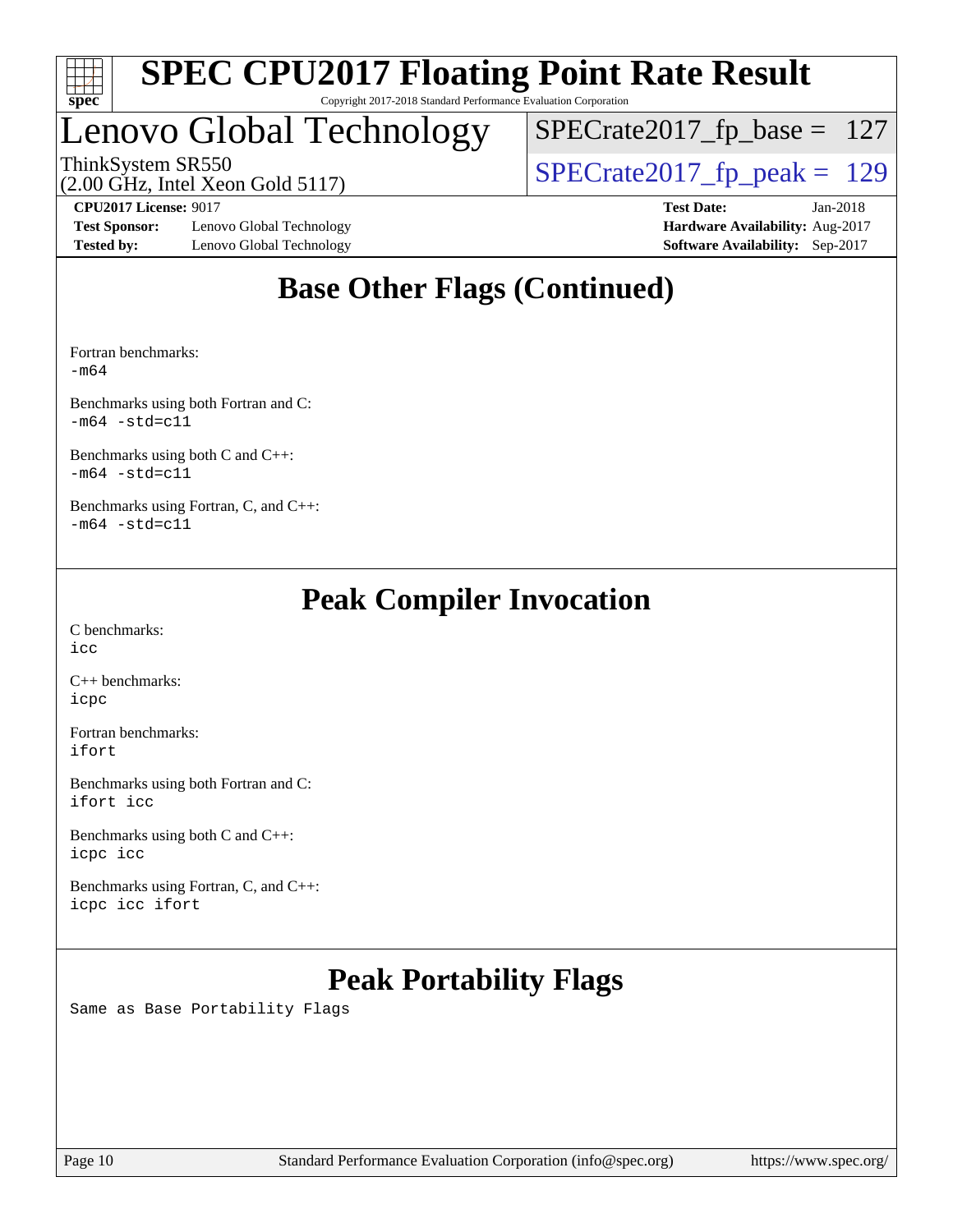

Copyright 2017-2018 Standard Performance Evaluation Corporation

### Lenovo Global Technology

ThinkSystem SR550<br>(2.00 GHz, Intel Xeon Gold 5117) [SPECrate2017\\_fp\\_peak =](http://www.spec.org/auto/cpu2017/Docs/result-fields.html#SPECrate2017fppeak) 129 [SPECrate2017\\_fp\\_base =](http://www.spec.org/auto/cpu2017/Docs/result-fields.html#SPECrate2017fpbase) 127

(2.00 GHz, Intel Xeon Gold 5117)

**[Test Sponsor:](http://www.spec.org/auto/cpu2017/Docs/result-fields.html#TestSponsor)** Lenovo Global Technology **[Hardware Availability:](http://www.spec.org/auto/cpu2017/Docs/result-fields.html#HardwareAvailability)** Aug-2017 **[Tested by:](http://www.spec.org/auto/cpu2017/Docs/result-fields.html#Testedby)** Lenovo Global Technology **[Software Availability:](http://www.spec.org/auto/cpu2017/Docs/result-fields.html#SoftwareAvailability)** Sep-2017

**[CPU2017 License:](http://www.spec.org/auto/cpu2017/Docs/result-fields.html#CPU2017License)** 9017 **[Test Date:](http://www.spec.org/auto/cpu2017/Docs/result-fields.html#TestDate)** Jan-2018

### **[Peak Optimization Flags](http://www.spec.org/auto/cpu2017/Docs/result-fields.html#PeakOptimizationFlags)**

```
C benchmarks:
```

```
 519.lbm_r: -prof-gen(pass 1) -prof-use(pass 2) -ipo -xCORE-AVX2 -O3
-no-prec-div -qopt-prefetch -ffinite-math-only
-qopt-mem-layout-trans=3
 538.imagick_r: -xCORE-AVX2 -ipo -O3 -no-prec-div -qopt-prefetch
-ffinite-math-only -qopt-mem-layout-trans=3
 544.nab_r: Same as 519.lbm_r
C++ benchmarks: 
-prof-gen(pass 1) -prof-use(pass 2) -ipo -xCORE-AVX2 -O3
-no-prec-div -qopt-prefetch -ffinite-math-only
-qopt-mem-layout-trans=3
Fortran benchmarks: 
 503.bwaves_r: -xCORE-AVX2 -ipo -O3 -no-prec-div -qopt-prefetch
-ffinite-math-only -qopt-mem-layout-trans=3
-nostandard-realloc-lhs -align array32byte
 549.fotonik3d_r: Same as 503.bwaves_r
 554.roms_r: -prof-gen(pass 1) -prof-use(pass 2) -ipo -xCORE-AVX2 -O3
-no-prec-div -qopt-prefetch -ffinite-math-only
-qopt-mem-layout-trans=3 -nostandard-realloc-lhs
-align array32byte
Benchmarks using both Fortran and C: 
-prof-gen(pass 1) -prof-use(pass 2) -ipo -xCORE-AVX2 -O3
-no-prec-div -qopt-prefetch -ffinite-math-only
-qopt-mem-layout-trans=3 -nostandard-realloc-lhs -align array32byte
Benchmarks using both C and C++: 
-prof-gen(pass 1) -prof-use(pass 2) -ipo -xCORE-AVX2 -O3
-no-prec-div -qopt-prefetch -ffinite-math-only
-qopt-mem-layout-trans=3
Benchmarks using Fortran, C, and C++: 
-prof-gen(pass 1) -prof-use(pass 2) -ipo -xCORE-AVX2 -O3
-no-prec-div -qopt-prefetch -ffinite-math-only
-qopt-mem-layout-trans=3 -nostandard-realloc-lhs -align array32byte
```